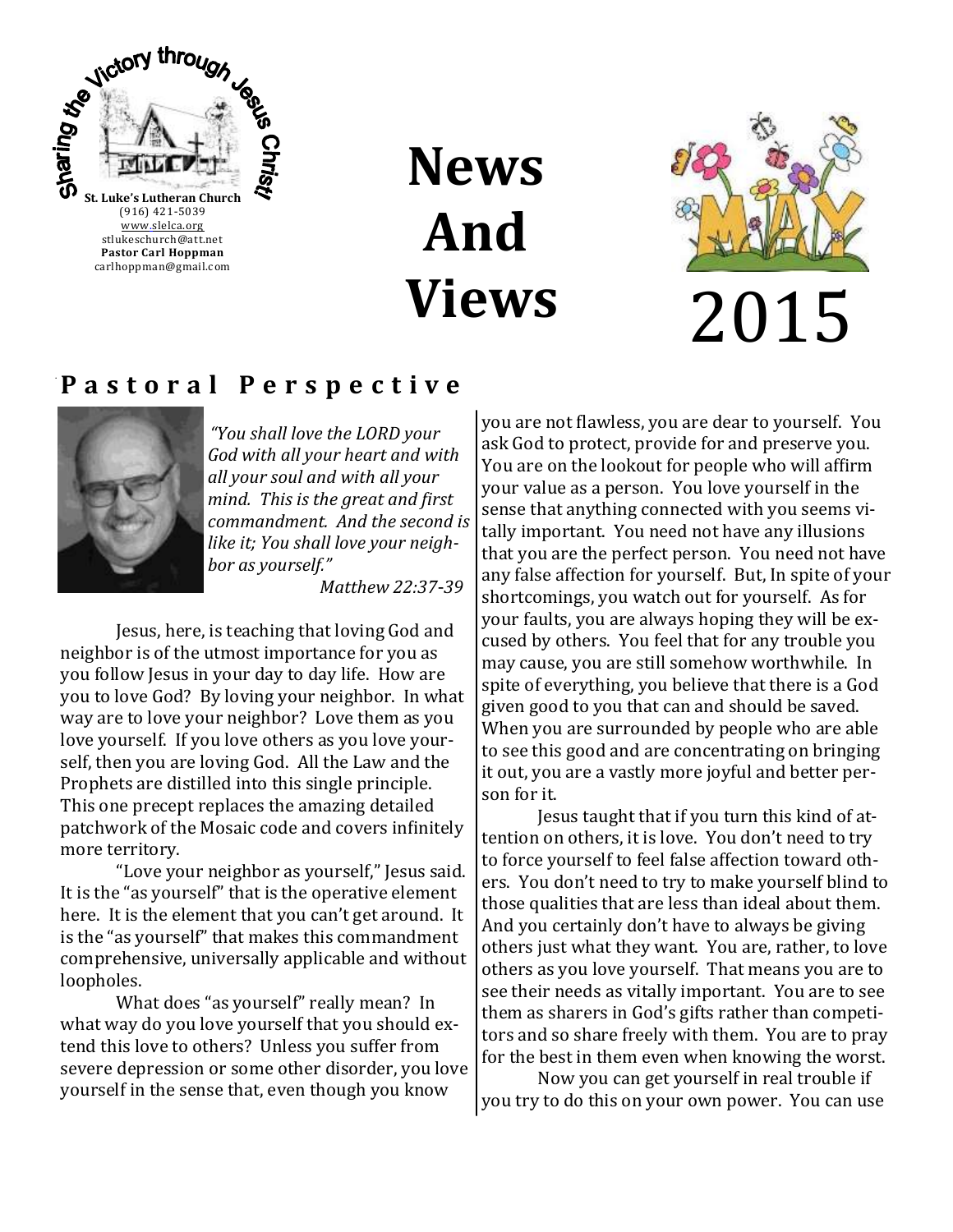others simply to make yourself feel better about yourself or to fulfill your own desires. It is important to share this love as you have received it from Jesus—humbly, graciously, seeing yourself simply as a channel of this love. Jesus isn't asking you to get into the lives of others to direct the traffic or control them or force yourself upon them. God has a special plan and purpose for each of His children. He is rather inviting you to join Him in this vital work of love and to trust that in His power, love really will conquer all.

> Spreading, Serving and Sharing with You, *Pastor Carl*



#### **Welcome to Our New Church Council President**

During our Congregational Meeting in December 2014, we did not elect a new president of the Church Council to replace Bob Behr, as no names were brought forward for nomination and election. The other officers and board chairs were elected by the congregation and have been

continuing the blessed work of St. Luke's in the interim while we looked for a President.

We are now glad to report that we have received a nomination and during the February council meeting, have accepted that nomination. Council then took action and made it official by electing Paul Maki as our new President.

Paul, Chona and Josh live in Galt and have been attending St. Lukes since 2004. Paul is part of the management team for Fedex Office, and Chona is a marketing consultant for online and local entrepreneurs. They enjoy coming to our church because of the camaraderie, warmth and hospitality they have been receiving consistently and tirelessly from the St. Luke's congregation. They can often be seen

serving wonderful snacks and coffee at our afterservice social hour on Sunday mornings. Paul and Chona's son, Joshua Bell, is part of Liberty Ranch HS track team, a St. Luke's youth member and serves regularly as an acolyte during Sunday morning's 10:30am service. Please congratulate Paul on his new role of Council President for St. Luke's. The installation for the full council and board chairs was held on Sunday, April 12th, at the 10:30am service.

Congratulations Paul, and welcome aboard! In His Name…

*Larry Dockter* Church Council Vice-President



The Women of the ELCA has a cozy general business meeting in April. We discussed some of WELCA hosted events coming up

and we collected non-perishable food items to support the ELK Grove Food Bank.



Next month WELCA is hosting the Annual Mother's Day Luncheon on Saturday, May 9th, at 11:30am. All are invited to join us and bring guests. Please be sure to sign up and let us know how many people

will be coming. We want to ensure that we have enough seats for everyone! At the Mother's Day Luncheon we will collect NEW undergarments for women and youth served by Saint John's Program for Real Change. Saint John's Program for Real Change provides vital Mental Health Services, Supportive Services, Career Education, On-the-Job Training, and Respite Services to women and children living in crisis. For more information about the Program for Real Change, I would encourage you to visit their website at:

http://saintjohnsprogram.org/program/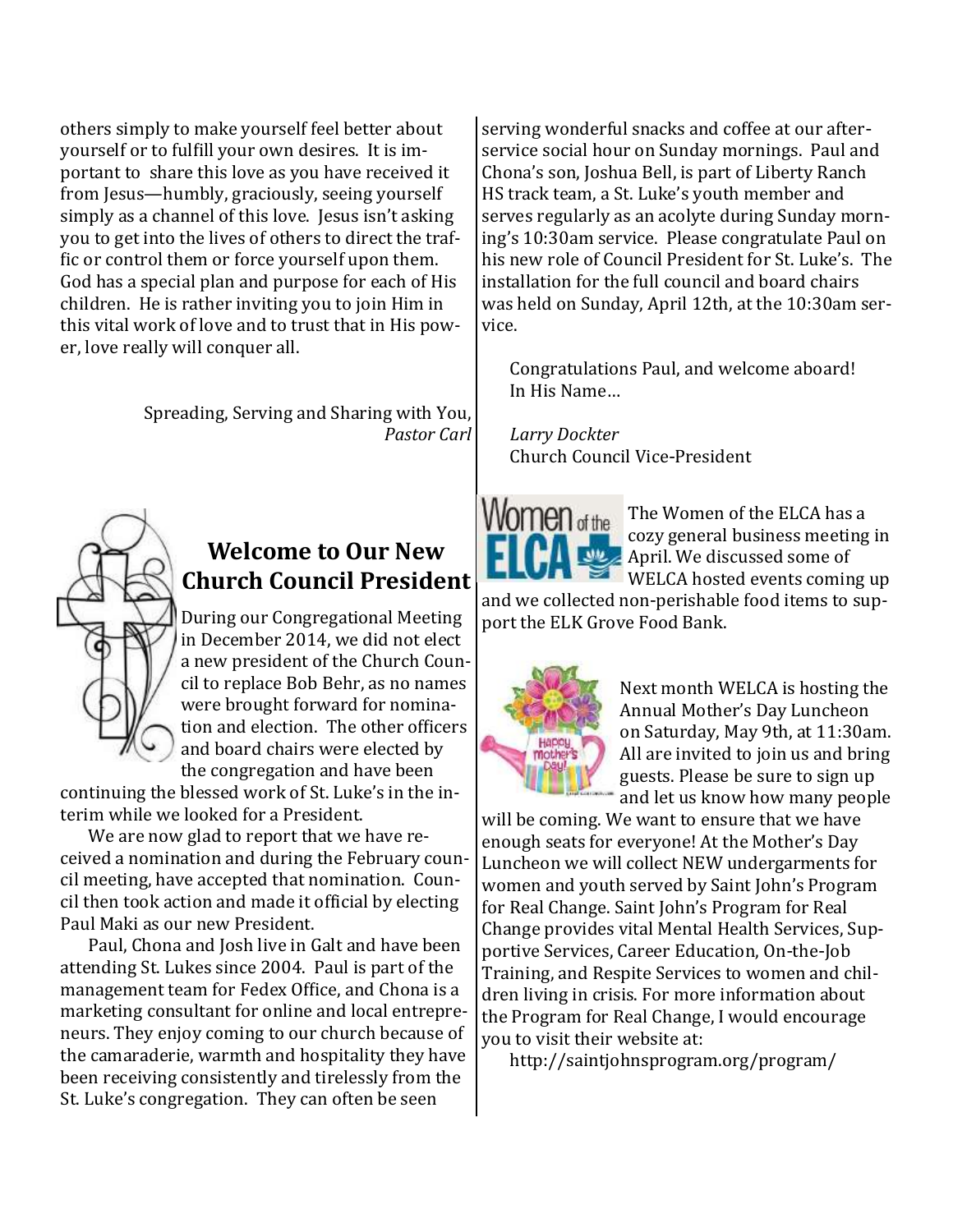

Mark your calendars and Save the Date for this year's BUNCO event on Saturday June 27th, at 6pm. Keep an eye out for Ticket sales. If you have any questions please contact Holly Hoppman or Dorothy Haney.



To all my Friends at St. Luke's,

I want to Thank all of you for the prayers, calls, cards and support you have given

me. Even though I am a pretty new member I am thankful for all the friendship all of you have given me and you have made me feel part of the family. I so appreciate all of you.

In Christ we Love, *Lou Juan Hubbard*

Use your gifts in service<br>to one another

As a final wrap up of the incredibly wonder-

ful Winter Sanctuary, the Community Concerns Board wants to especially thank WELCA and those that helped prepare the dinner and/or came bright and early Monday morning to make sure the homeless participants had coffee and the tote bag filled with hygiene and snack items prepared by WELCA and the lunch bag prepared by our youth group.

A huge thank you goes to Michael Duffek who, on very short notice, donated all of the supplies and cooked a very delicious, authentic Italian Pasta for the dinner. We also thank Carolyn Andrews, Linda Birlew, Megan Calleja, Carol Carney, Linda Duffek, Pat Hamilton, Paul Heaton, Katie Iniguez, Peggy Moser, Faith Thomas, Sande Trezise and Ron and Pat Webb for all their hard work and support. Last but not least we thank Pastor Carl for making sure everything is going well and helping where ever he can.

We were greatly rewarded with the appreciation and smiles shown as they ended our time with us and boarded the buses to go back to Loaves &

Fishes. Some mentioned that they hoped they would not have to come back next year, but if they do, they know we will make it nice for them.



*Al Moser*, Community Concerns Board Chair



#### **Diner's Club**

We had such a wonderful time at our last dinner with our Diner's Club group we decided to write an article for the News & Views

encouraging everyone to sign up next time. We thank Triss Hoppman and Pat Webb for coordinating this great chance to experience special fellowship with other Church members and getting to know each other better! We went to a Chinese Restaurant and sat at a table with a Lazy Susan, shared wonderful food, not only with our own designated group, Debi and Ken Lentsch, Lou Juan Hubbard (not able to attend due to injury) and Faith Thomas but we invited Esther Battyany, Ferd Boschee, Megan Calleja, Mary Harris, Christine Herndon and Barbara Manlapig to join us.

We encouraged our guests to sign up next time, just as we are, all of you who attend St. Luke's. Some are reluctant to sign up because they need a ride or are single and don't feel comfortable planning the outing for a given month. If you are not able to drive– the caring people at St. Luke's will be sure you are included and no one has to plan an outing by themselves or at all. Just sign up and enjoy this great opportunity for a fun, rewarding time together.

*Jerry and Carol Carney*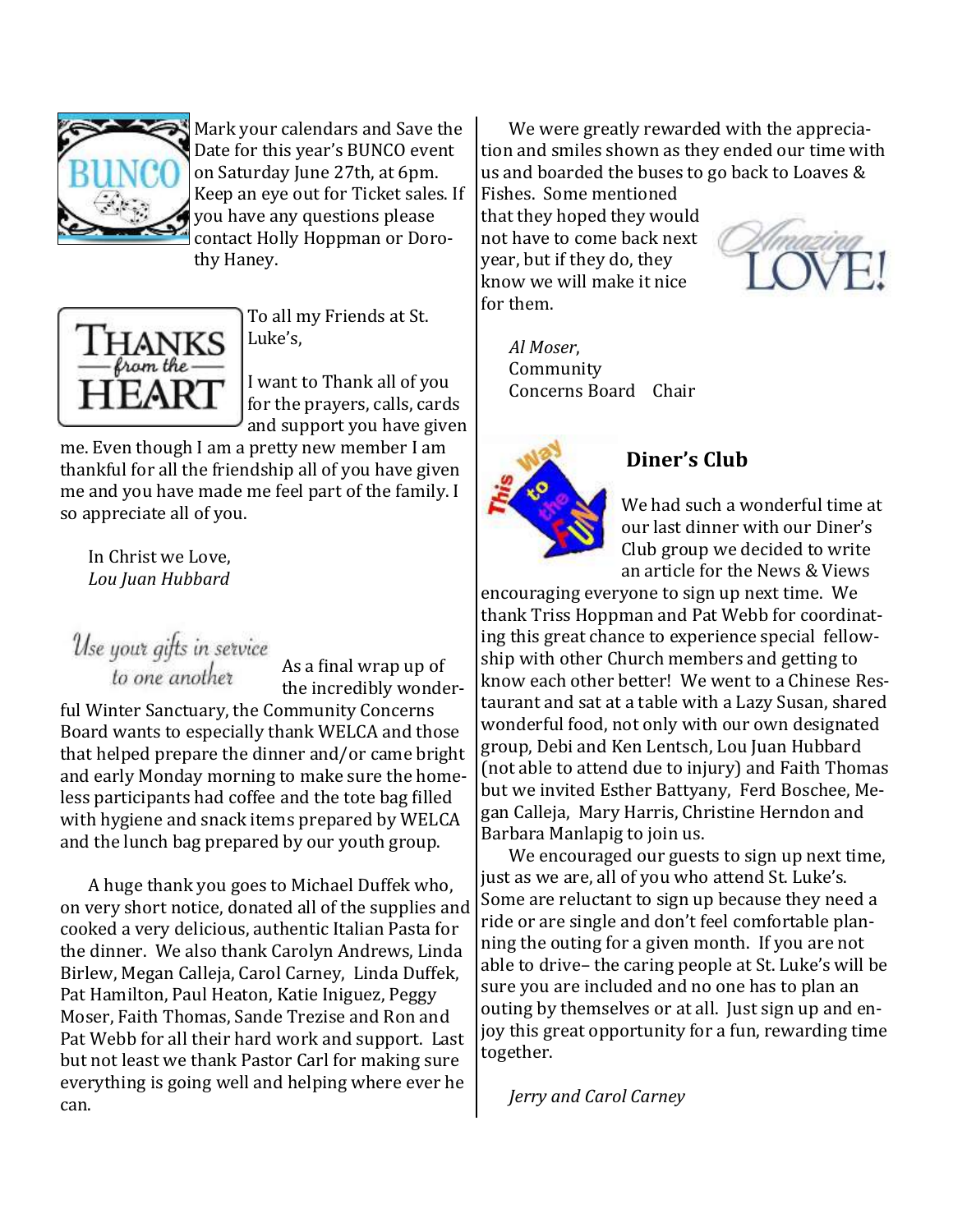

**2014 Crab Feed/Fireworks Booth** *Property Board Expenditures*

Last year, the Property Board received over \$16,000 from the Crab Feed and Fireworks Booth fund-raiser efforts. *Thank you for the great support.* But, have you ever wondered how these Property Board funds are spent? The answer for 2014 is shown below, which is typical. In short, the moneys are spent for facility maintenance and improvements. In general, the maintenance work is unexpected.

In 2014, the Property Board received a portion of the Crab feed net earnings and all of the Fireworks Booth net. Recently, the 2014 "books" were closed. Thus, a listing of the actual expenditures can now be compiled. The result is shown below. *The amounts have been rounded to the nearest dollar.*

- + Beginning Balance +\$390
- + Crab Feed +\$5,699
- -- Repay Internal Loan \$2,043
- $-$  Remove Trees  $$2.500$
- -- Add Outlets, Schultz Hall (S.H.) \$960
- -- Partially Re-tile S.H. Restroom \$476
- -- Wax Floors S.H. Restrooms \$440
- + Fireworks Booth +\$10,738
- -- Repair Sidewalk, Center Parkway \$1,502
- -- Parking Lot Reserve \$2,000
- -- Replace S.H. Speakers \$802
- -- Replace Exterior Light Fixture \$348
- -- Install S.H. Blinds \$329
- -- Repair S.H. Addition AC Unit \$287
- -- Improve Kitchen Cooling \$1,650
- -- Replace/Improve Parking Lot Lights \$7,470
- + Insurance Payment, Parking Lot Light +\$5,172
- -- Repair Sanctuary Water Closet \$664
- + Ending Balance +\$528

It is apparent from the listing that the Crab Feed and Fireworks Booth earnings are **critical** to the

maintaining the excellent facilities of St. Luke's. Your continuing support of these fund-raising events is greatly appreciated.

Thank you.

*Clarence Korhonen,*  Chairperson St. Luke's Property Board





The Property Board extends a big "thank you" to those who participated in the Saturday morning "All Members Work Day" on March 28. It was a busy morning at church, with other events also occurring; however, the good-sized group

completed all the planned tasks in short order.

The primary objective of this Work Day was to prepare the exterior facilities – the lawn, vegetation, hard surfaces, courtyard, etc. – for Easter. The tasks included cleaning (mopping) the Kitchen floor, trimming the vegetation, whacking weeds, picking up trash, cleaning hard surfaces, planting grass where two large trees were previously removed, removing debris from the roof valleys, cleaning the Linfor Memorial, and spraying weeds. In addition, the workers helped install the palm branches for Palm Sunday.

The following members assisted in the activities: Jerry Carney, Jack Fenske, Ron Franklin, Ed Ireton, Clarence Korhonen, Eric Linblade, Linda Birlew, Jon Linfor, Laura Weaver, Paul Linfor, Al Moser, and Joe Payne. It also should be noted that Bruce Kiser performed some Work Day chores during the week. Bruce's earlier work included trimming the palm trees, which provided the palm branches for Palm Sunday. The Board thanks all who helped make this Work Day a success. Thank you.

*Clarence Korhonen*, Chairperson St. Luke's Property Board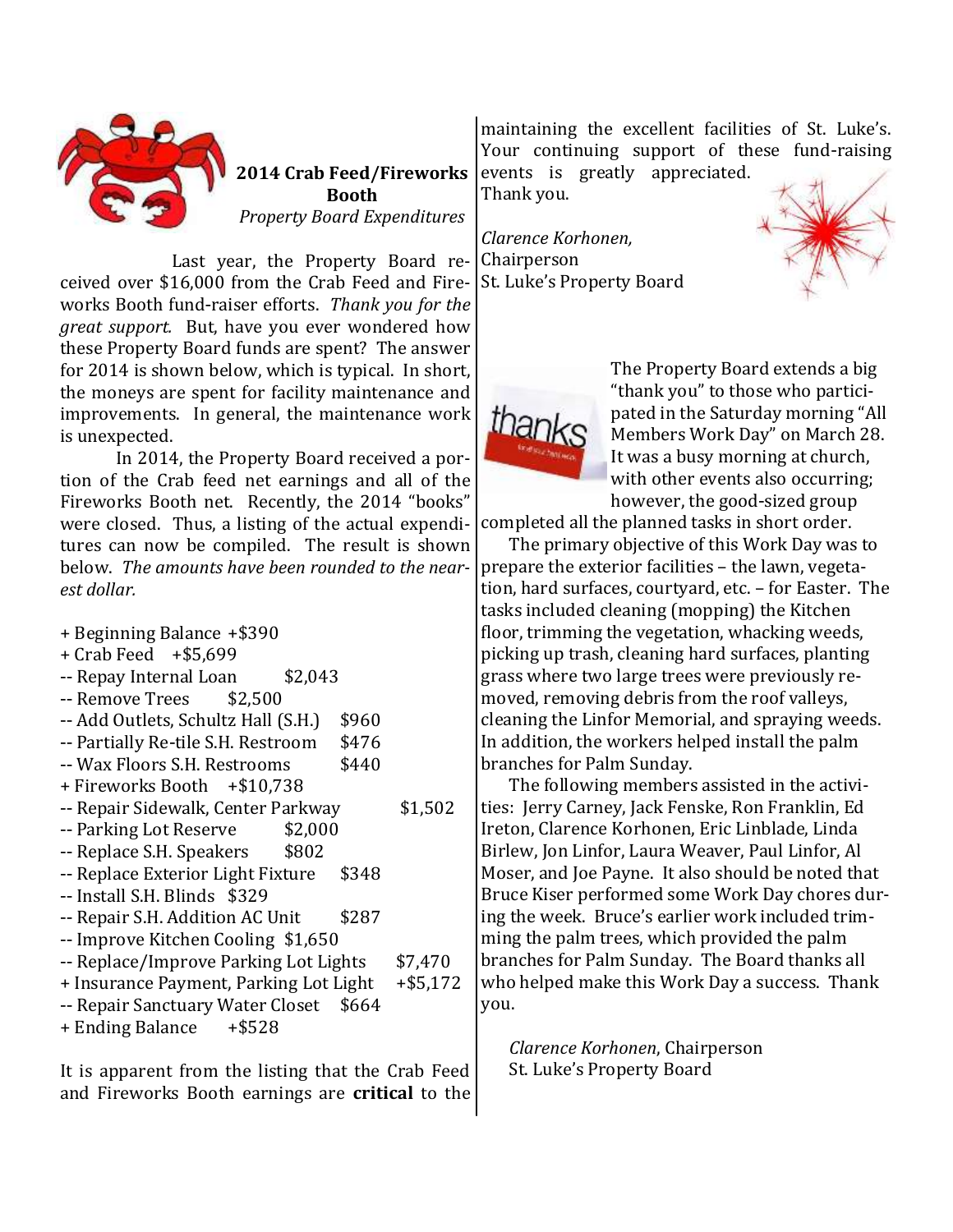

#### **Easter Breakfast**

A **GREAT BIG** thank you to Carol Carney and Ron Webb for organizing such a won-

derful Easter breakfast again. It was a marvelous celebration and a great time of sharing with each other. Over 100 people enjoyed a menu of French toast, scrambled eggs, ham, potatoes, fruit, homemade jams, Danish and beverages.

Carol and Ron wish to thank the following terrific group of volunteers who helped with everything from set up, decorating, food preparation, cooking, serving and clean up: Pauline and Walt Arndt, Bob Behr, Carol and Jerry Carney, Dave Davis, Mary Davis and Mason Berndt, Larry Docker, Jack and Micki Fenske, Joyce Jensen, Eric Linblade, Linda Olsen, Janette Payne, Dave and Judy Saxby, Carole Vance, Ron and Pat Webb, and Ron Zoesch. Special thanks to Bruce Kiser for putting away all the tables and chairs!

Thank you, Micki and Jack, for taking all the leftover food to the Union Gospel Mission. They were thrilled to have the extra food especially on Easter Sunday.

The Lord always provides—the \$365 collected in the freewill offering covered the breakfast expenses.

*Pat Webb, Chair* Evangelism Board



#### **SLY News**

The SLY Annual Easter Egg hunt was another success and we wanted to say thank you to all the members of the congregation that so generously donated plastic eggs and candy for the hunt this year. We estimate that we had about 900 eggs this year! Needless to say, the children all had plenty of eggs and no one left empty

handed. SLY also wished to thank the Easter Bunny for coming out again this year. It is so nice of him to take time out of his busy day to join us on Easter morning each year. Be sure to check out some of the pictures on the St. Luke's Face Book page of the Easter Egg hunt and bunny pictures.

> Calling all Cancer Survivors! **Team Friends in Faith** would like you to join us on Saturday, May 16th at the Relay For Life of Elk Grove at 9:00am for the Survivor's Lap. You will walk a lap in celebration of your victory over cancer and also help us remember those who have lost their battles. For more information about Relay and how to sign-up please contact Kirsten Ireton, Peggy Moser or Katie Iniguez or visit www.relayforlife.org/elkgroveca and look for our team "Friends in Faith" and then join us! Even if you aren't a cancer survivor we still want you to come out and join our team.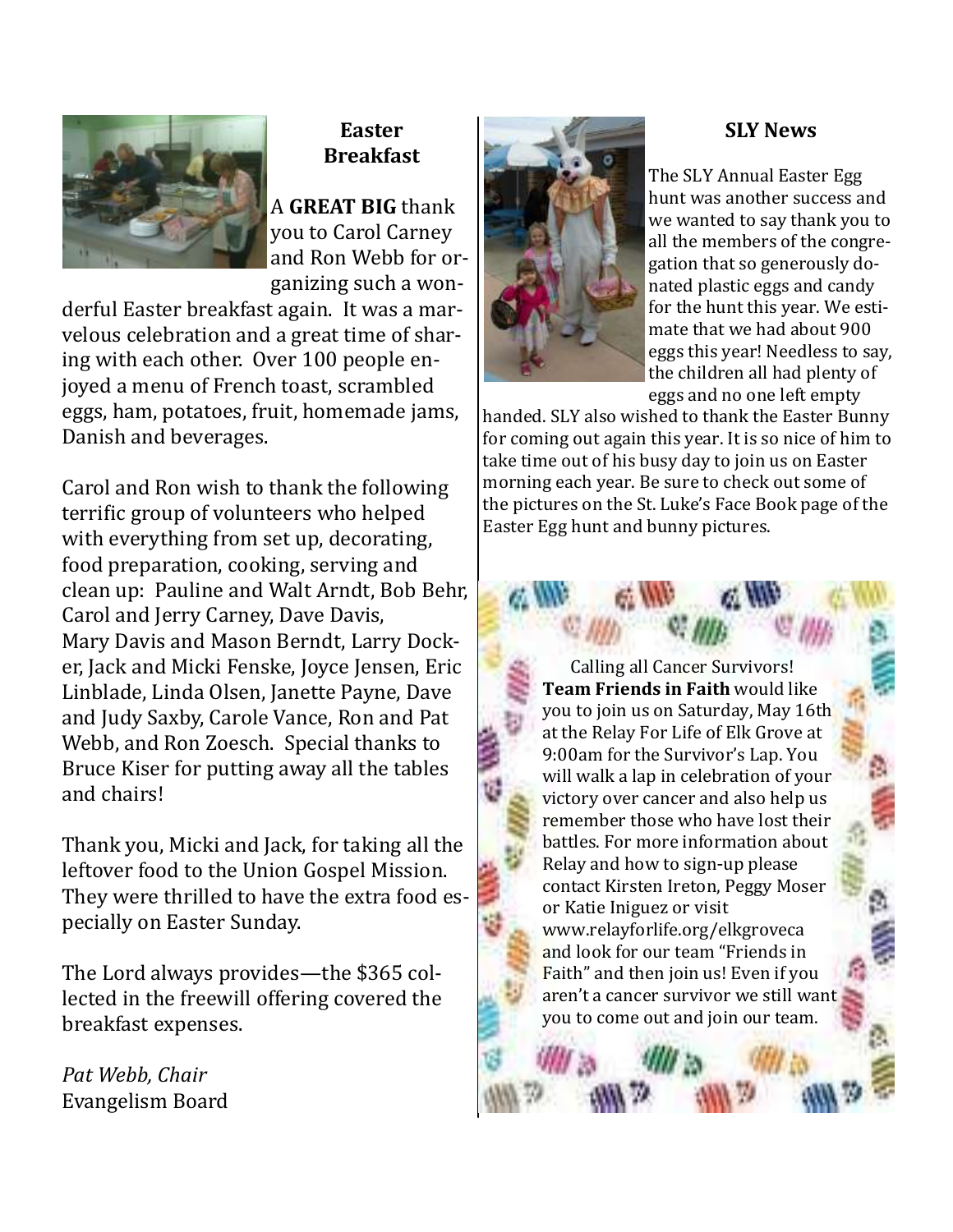

GUONGIOMO—LET'S DO ITALIAN AT PALERMO RISTORANTE IN ELK GROVE ON MONDAY, JUNE 1, AT 7 PM

If you like sharing a good meal with friends and having a fun evening, you won't want to miss this dining adventure.

Palermo's, located at 9632 Emerald Oaks Drive, is a family-owned business and offers some of the best Italian food you will find anywhere. Their extensive menu includes mouth-watering pasta dishes, chicken, seafood and beef dishes. Most entrees range from \$10.95 to \$19.95.

Not only will you enjoy great food, but Palermo's will donate 15% of our food purchases back to the church for us to use for future church ministries.

You will find a sign-up sheet and a copy of the menu on the Opportunity table.

The deadline to sign up is Sunday, May 24.

If you have any questions or need more information. please call me at 685-6345.

*Pat Webb*, Chair Evangelism Board





#### **16th Annual Fireworks Sale June 28th – July 4th**

## **Fireworks Booth**

It's time to start spreading the news – our annual fireworks sale is just around the

corner! Our booth is again located at the corner of Mack Road and Valley Hi Drive in the Food Source parking lot. The funds we raise from the sale of fireworks are used for the many property board projects in and around the church.

We're again looking for a lot of volunteers so please consider all the ways you can help out this year. Here's some ideas where you can help – selling fireworks (you must be 18 or over), coming by and visiting, bringing snacks and drinks to share, helping to unload/load the truck each day, waving flags and banners to attract passersby to our booth, buying your fireworks from us, and encouraging your friends and family to do the same!

If you can volunteer to work in the booth, there is a sign-up sheet soon in the Narthex to reserve your favorite time(s). The booth opens at noon on June 28th, and then every day after that from 9am to 9pm through July 4th (we're open until 10pm on July 3rd and 4th).

If you have any questions about the fireworks booth or about how you can help as a volunteer, just call or see me. We do have a lot of fun every year (including Fireworks Booth Bingo), so don't miss out.

In His Name…

*Larry Dockter* Fireworks Booth Committee Chair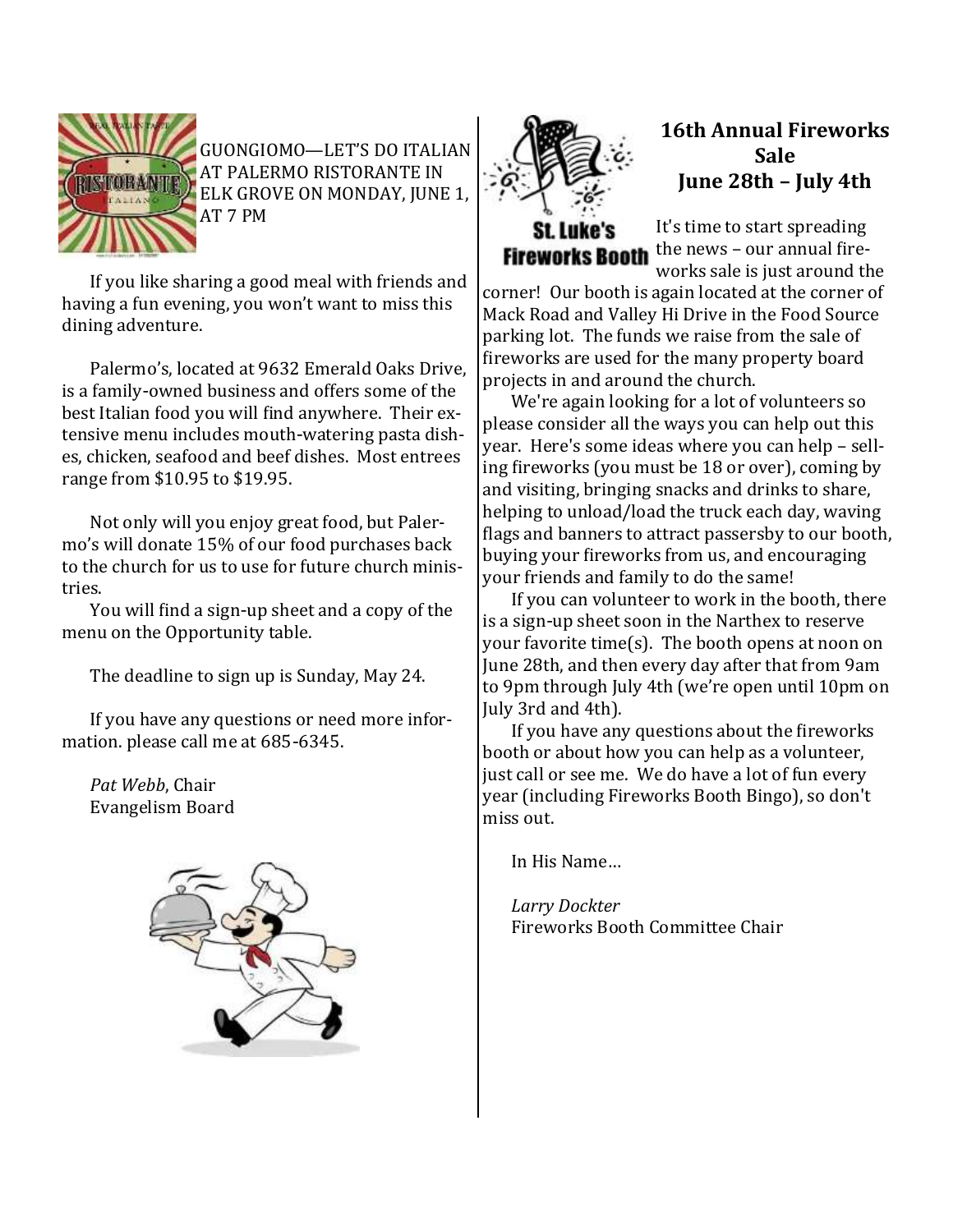St. Luke's Lutheran Church requests the honor of your presence as we commemorate 90 years of Celebrating the Victory of Jesus Christ. Join us on Sunday, June 7th for worship at 10:30am and luncheon to follow St. Luke's Lutheran Church 7595 Center Parkway, Sacramento, CA 95823 Response requested by May 24th.

> *Please respond by returning the response card sent in a separate mailing or by calling the church office at 421-5039. There will be no 8:15 AM service on Sunday, June 7 so we can all celebrate together.*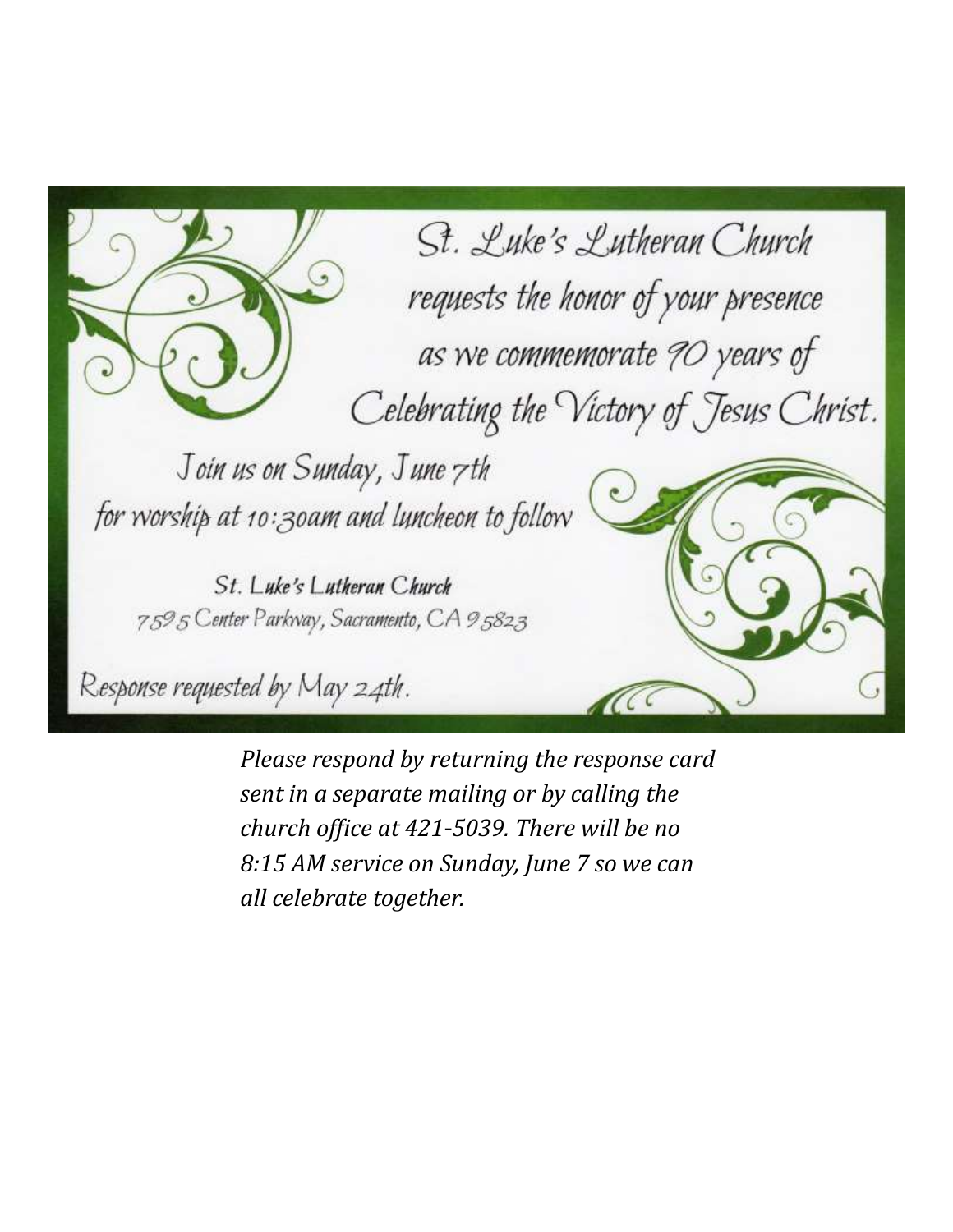





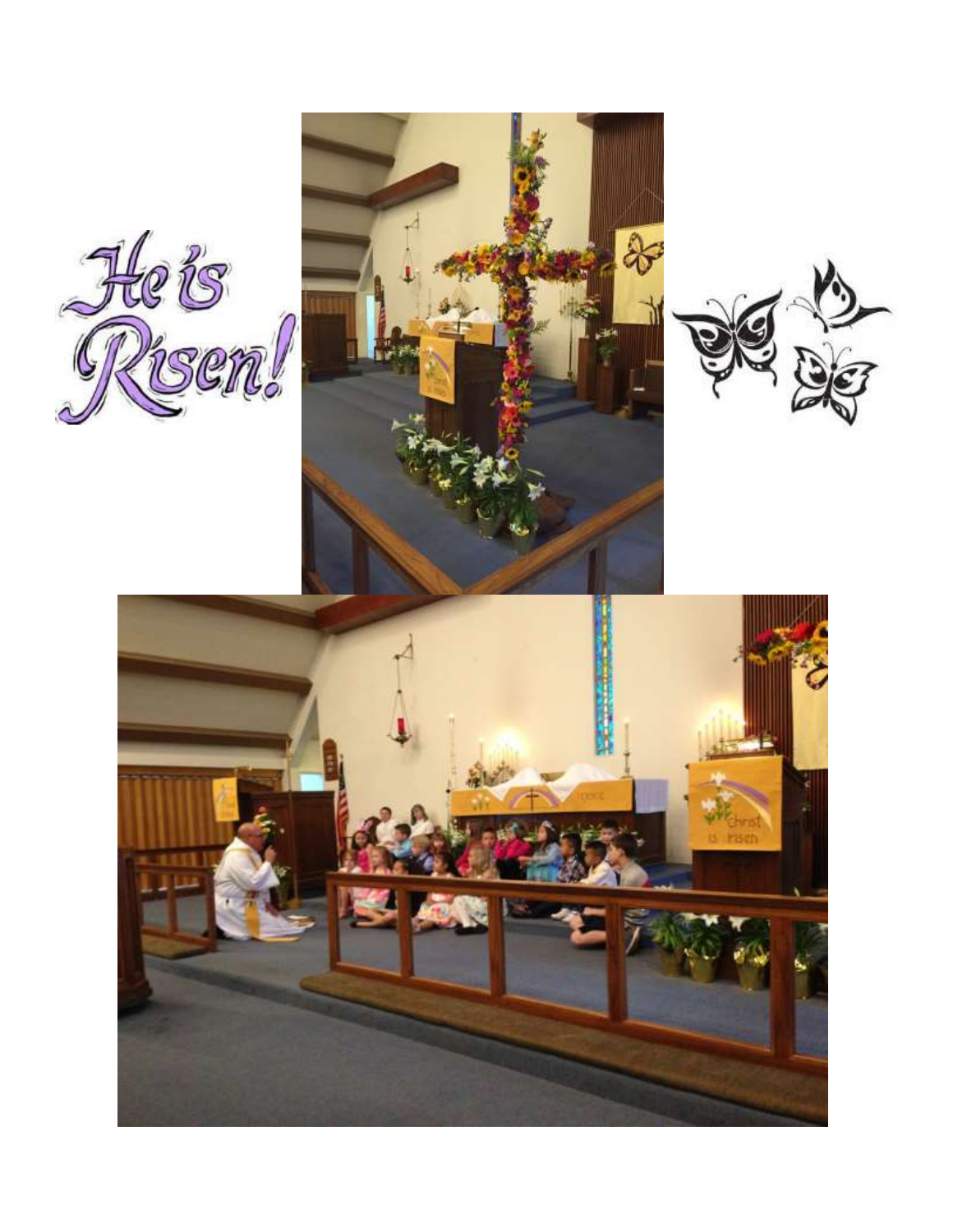

Keep in prayer Duane and Marlene Kiser, Bruce and Karen Kiser and their families upon the death of their beloved dad, Erwin Kiser on April 12.

Our sympathies are with Genie Sommer and family upon the death of Fred Sommer. Services are to be held on May 1 at 11:00AM at Faith Lutheran Church in Santa Rosa, CA.

Prayers go out to Don and Betty Englund and family at the death of Betty's cousin, Shirley Martsch. A memorial was held here at St. Luke's on April 18.



TOPS #2278 would like to say "Thank You" to St. Luke's for the use of Schultz Hall for our BUNCO fundraiser. This fundraiser was a huge success for our Relay for Life Team.

Thanks again, *Pat Hamilton*

### *FINANCIAL SECRETARY'S REPORT* **MARCH 2015**

### **OFFERINGS** (General

Fund Only)**:**

|                                     | <b>This Month</b> | <b>Year to Date</b> |
|-------------------------------------|-------------------|---------------------|
| <b>Total Offering</b>               | \$19,750          | \$53,367            |
| <b>Compared to</b><br><b>Budget</b> | $-$299$           | \$42                |
|                                     | $-1.5%$           | 0.8%                |
| <b>Compared to</b><br>2014          | $-$ \$333         | \$1,366             |
|                                     | $-1.7%$           | 2.50%               |
| <b>Contributors:</b>                |                   |                     |
| 2015<br>(Current Year)              | 88                | 88 Aver.            |
| 2014<br>(Last Year)                 | 100               | 91 Aver.            |

Note: Positive values (no +/- sign) means **above**; negative values means **below**.

**Other Special Gifts:** a)Sunday School \$9.05 b)Flowers \$650.00

*Ron Webb* Financial Secretary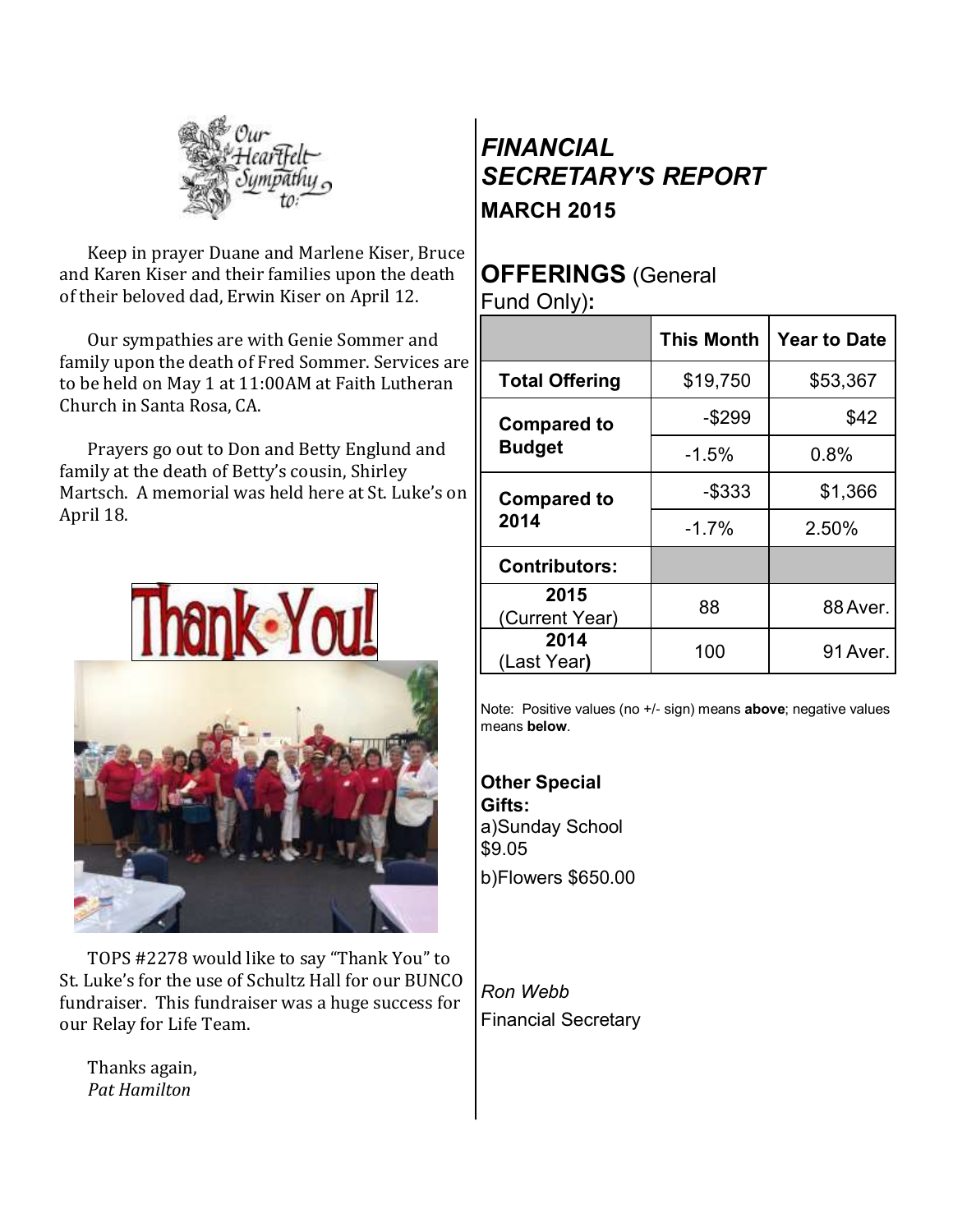

| May 2  | Kelly Boyer           |
|--------|-----------------------|
| May 2  | Genie Sommer          |
| May 6  | Dallas King           |
| May 8  | John Mansfield        |
| May 8  | Jennifer Petersen     |
| May 9  | Katie Iniguez         |
| May 9  | Dave Barr             |
| May 14 | Lucy Orcutt           |
| May 15 | Victoria Diaz         |
| May 16 | <b>Tracy Etchison</b> |
| May 17 | Debi Lentsch          |
| May 18 | <b>Bob Guilbeau</b>   |
| May 18 | Alison Thomas         |
| May 19 | Samantha Basquez      |
| May 23 | Claire Kerian         |
| May 26 | Nancy Minning         |
| May 30 | Carol Carney          |
| May 30 | Dorothy Haney         |
| May 30 | Justin Tice           |
| May 31 | Duane Reule           |
|        |                       |

If your birthday is this month and you are not on our list please notify the church office, so we can update our files.



Congratulations to Great-Grandma Kathryn Felgenhauer (Aunt Kathy) and Grandma Kristine Felgenhauer at the birth of Estrella Pineda born on March 17, 2015.



| May 3  | Al and Peggy Moser 45th<br>Anniversary;<br>Larry and Deanna Dockter for<br>Jeremy and Darren's birthday's |
|--------|-----------------------------------------------------------------------------------------------------------|
| May 10 | Al and Irene Boschee for loved ones;<br>Al and Peggy Moser for Katie<br>Iniguez's birthday                |
| May 17 | Ken Lentsch for Debi's birthday<br>Larry and Deanna Dockter for<br>Victoria's 2nd birthday                |
| May 24 | Joe and Janette Payne for 32nd<br>anniversary (May 21)                                                    |

May 31

**At our Passover Supper** on Maundy Thursday we unveiled new "Plague Posters". Here is a sample. Make sure to come to the Supper next year and see them all! Thanks to all who made the Supper such a success, especially Linda Fergurson who smoked the lamb and chicken. It was delicious!

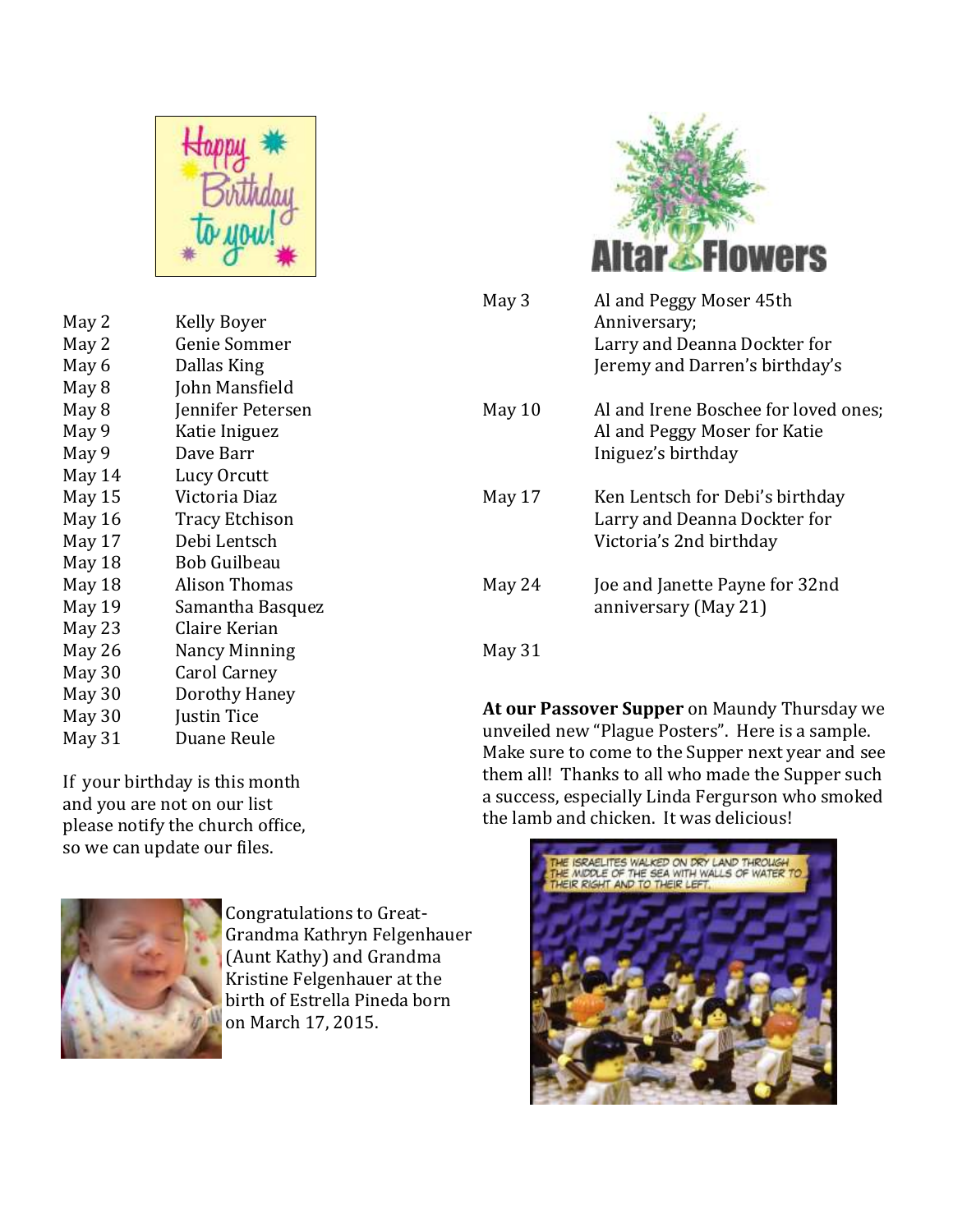## *WORSHIP ASSISTANTS*

|          | <b>Acolytes</b>                       |            | <b>Readers 8:15 AM</b>             |
|----------|---------------------------------------|------------|------------------------------------|
| May 3    | Daniel Encinas                        | May 3      | Phil Petersen                      |
| May 10   | Isabella Basquez, Elizabeth Wilson    | May 10     | Ron Webb                           |
| May 17   | Amber Mansfield, Angie Martinez       | May 17     | Christiana Wilson                  |
| May 24   | Joshua Bell, Morgan Furry             | May 24     | <b>Kelly Boyer</b>                 |
| May 31   | Daniel Encinas                        | May 31     | Eric Linblade                      |
|          |                                       |            |                                    |
|          | <b>Altar Care</b>                     |            |                                    |
| 8:15 AM  | Cheryl Franklin                       |            | Readers 10:30 AM                   |
| 10:30 AM | Mary F. Harris, Karen Linfor          | May 3      | <b>Faith Thomas</b>                |
|          |                                       | May 10     | Laura Tice                         |
|          | <b>Communion Servers</b>              | May 17     | Pat Webb                           |
|          | Karen Linfor, Betty Englund, Al Moser | May 24     | Triss Hoppman                      |
|          |                                       | May 31     | Mary F. Harris                     |
|          | <b>Counters</b>                       |            |                                    |
| May 3    | Nancy Minning, Connie Reule           |            |                                    |
| May 10   | Don Schell, Bob Behr                  |            | <b>Refreshments</b>                |
| May 17   | Betty Englund, Barbara Manlapig       | May 3      | Ed and Kirsten Ireton, Lynn Gavia  |
| May 24   | Holly Hoppman, Marlene Kiser          | May 10     | Jerry and Carol Carney             |
| May 31   | Jack and Micki Fenske                 | May 17     | Paul Maki and Chona Sison          |
|          |                                       | May 24     | Ron And Robin Zoesch, Joyce Jensen |
|          | <b>Greeters</b>                       | May 31     | Ken and Debi Lentsch               |
| May 3    | Needed                                |            |                                    |
| May 10   | Needed                                |            | <b>Visitors Gifts</b>              |
| May 17   | Needed                                | May 3      | Crystal Boettcher                  |
| May 24   | Needed                                | May 10     | Walt and Pauline Arndt             |
| May 31   | Needed                                | May 17     | Joyce Jensen                       |
|          |                                       | May 24     | Thelma Williams                    |
|          | <b>Head Ushers</b>                    | May 31     | Joyce Jensen                       |
| 8:15 AM  | Ron Franklin                          |            |                                    |
| 10:30 AM | Craig Eckels                          |            | <b>Welcome Leaders</b>             |
|          |                                       | May 3      | Peggy Moser                        |
|          | <b>Prayer Leaders</b>                 | May 10     | Pat Webb                           |
| May 3    | <b>Tracy Etchison</b>                 | May 17     | <b>Chet Madison</b>                |
| May 10   | <b>Holly Hoppman</b>                  | May 24     | <b>Carolyn Andrews</b>             |
| May 17   | Marlene Kiser                         | May 31     | Pauline Arndt                      |
| May 24   | Barbara Manlapig                      |            |                                    |
| May 31   | Ken Lentsch                           |            |                                    |
|          |                                       |            |                                    |
|          | <b>Psalm Leaders</b>                  |            |                                    |
| May 3    | Sierra Etchison                       |            |                                    |
| May 10   | Morgan Furry                          |            |                                    |
| May 17   | Amber Mansfield                       | Thanks for |                                    |
| May 24   | <b>Angie Martinez</b>                 |            |                                    |
| May 31   | Aiyana Tice                           | Serving    |                                    |